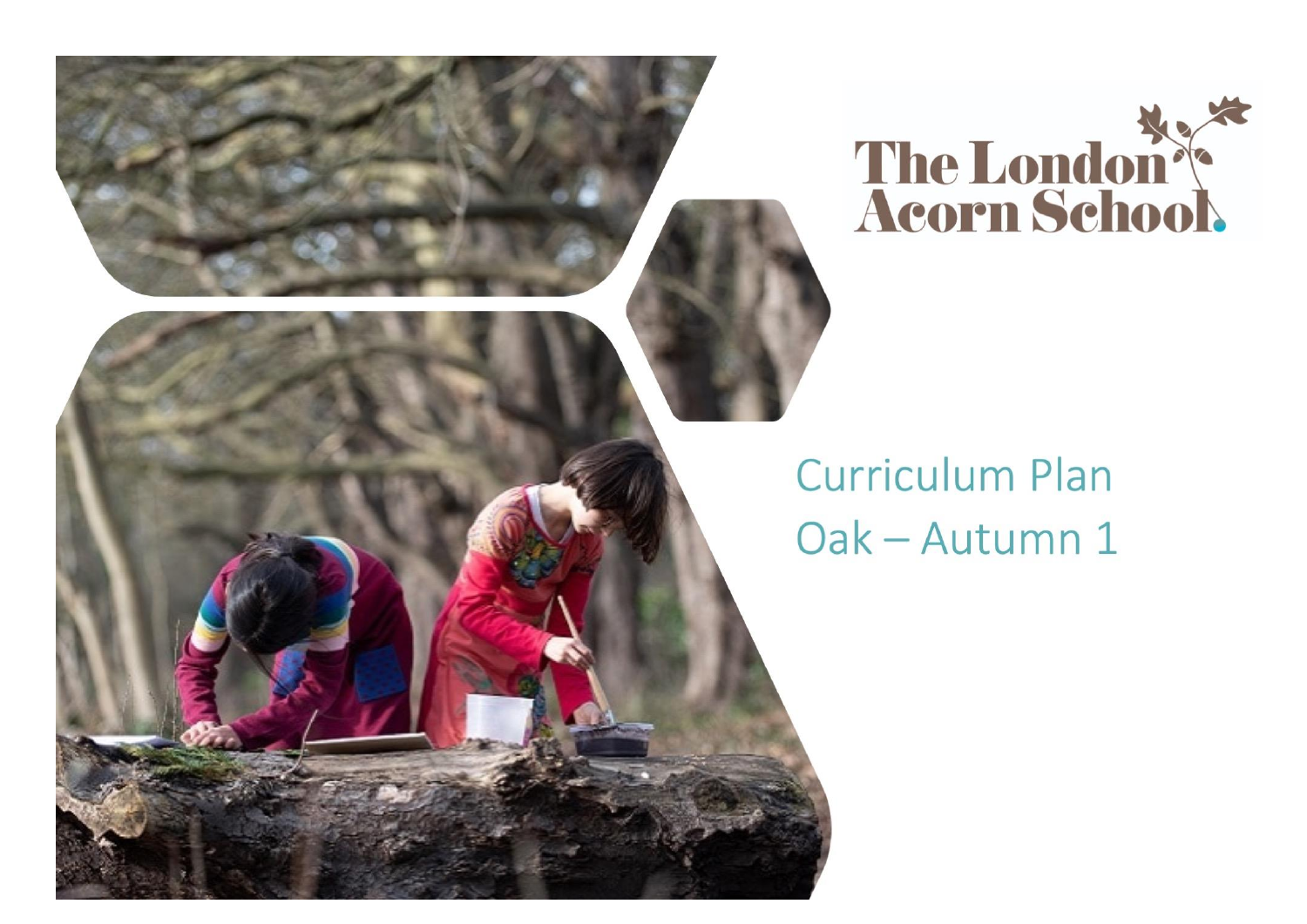## Programmes of Study

Class/ Year class 5 year 6 Term autumn first half term

## Unit title : HEROES

Literacy Genres Classic Fiction: War Games, *Michael Foreman* (3 weeks) Classic Narrative Poetry: Dolce Et Decorum Est Anthem for Doomed Youth In Flanders Fields (1 wk) Autobiography/Biography: Women in Science [Babcock], *Rachel Ignotofsky* (3 weeks)

## Reading Enhancements Stay Where You Are and Then Leave, John Boyne

| Literacy | <b>Writing for Purpose</b><br>$\bullet$                        | <b>Maths</b> | Number and place value                                              |
|----------|----------------------------------------------------------------|--------------|---------------------------------------------------------------------|
|          | Diary Entry - WW1 A Loved One Returning Home                   |              | - Read, write and compare 6-digit numbers and know what each digit  |
|          | Planning a Narrative Using a Story Mountain - A Spooky         |              | represents                                                          |
|          | Halloween Story                                                |              | - read, write and compare 1-, 2-and 3-place decimal numbers         |
|          | Writing a Letter - A Soldier's letter home                     |              | Mental multiplication and division                                  |
|          | Grammar                                                        |              | multiply and divide by 10, 100 and 1000                             |
|          | To understand and use the terms "active" and "passive" when    |              | Use mental multiplication strategies tomultiply by numbers          |
|          | referring to verbs, and to be able to apply their knowledge in |              | such as 4, 8, 5, 25, 19, 29 and 99                                  |
|          | their own writing                                              |              | Decimals, percentages and their equivalence to fractions            |
|          | Transforming a sentence from active to passive and vice-versa  |              | - round decimals to nearest tenth and whole number and place on a   |
|          | and to note and discuss how changes from active to passive     |              | number line                                                         |
|          | affect the word order and sense of a sentence                  |              | - convert decimals (up to 3 places) to fractions and vice-versa     |
|          | To know how sentences can be re-ordered by changing from       |              | solve problems involving number up to 3 decimal places              |
|          | one to the other                                               |              | choose an appropriate method to solve decimal addition<br>$\bullet$ |
|          | To understand the term "impersonal voice" and to be able to    |              | Word problems                                                       |
|          | write in this style                                            |              | Fractions, ratio and proportion                                     |
|          | Transforming a sentence from active to passive and vice-versa  |              | Word problems                                                       |
|          | To note and discuss how changes from active to passive affect  |              | Mental addition and subtraction                                     |
|          | the word order and sense of a sentence                         |              | Use mental addition strategies to solve additions incl decimal      |
|          | To investigate further the use of active and passive verbs     |              | numbers;                                                            |
|          | To know how sentences can be re-ordered by changing from       |              | Word problems                                                       |
|          | one to the other                                               |              | Written addition, subtraction, multiplication and division          |
|          | To consider how the passive voice can conceal the agent of a   |              | use column addition to add 5-digit numbers, decimal numbers         |
|          | sentence, e.g. The chicks were kept in an incubator            |              | and amounts of money                                                |
|          |                                                                |              | Word problems                                                       |

The London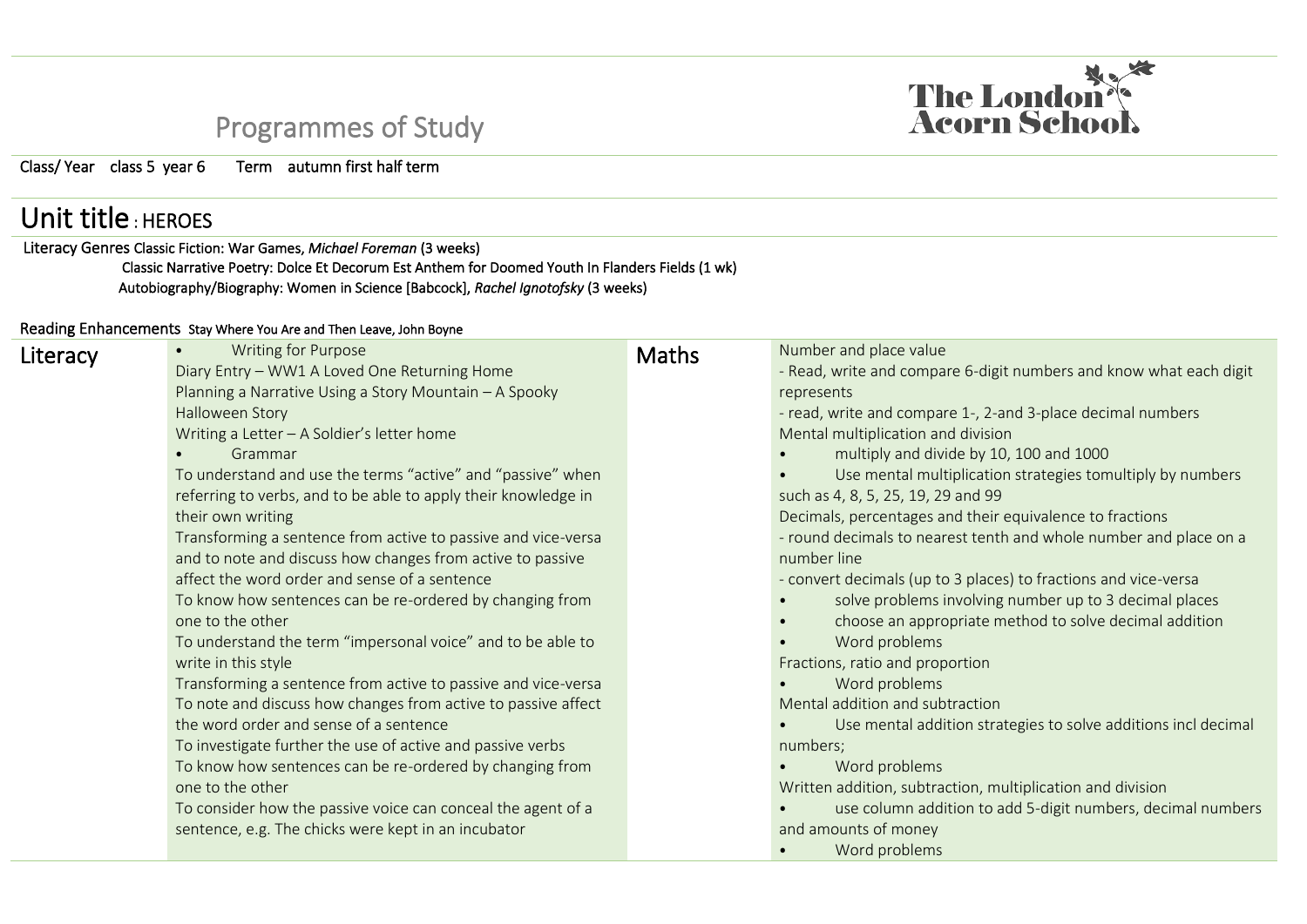|     | To understand the term "impersonal voice" and to be able to<br>write in this style<br>To understand features of formal official language through, e.g.<br>Collecting and analysing examples, discussing when and why<br>they are used<br>Noting the conventions of the language, e.g. use of the<br>impersonal voice, imperative verbs, formal vocabulary<br>Collecting typical words and expressions, e.g. "Those wishing to<br>", "hereby ", "forms may be obtained "<br>Spelling<br>$\bullet$<br>ch(k)<br>ex-<br>-dge<br>ph<br>Comprehension<br>$\bullet$<br>(extend vocabulary; inference; predict; explain; retrieve;<br>summarise)<br>The Birds of Flanders Fields<br>The Causes of WW1<br>The History Of Halloween |                   | revise using short multiplication to multiply 4-digit numbers by<br>$\bullet$<br>1-digit numbers and use this to multiply amounts of money<br>use long multiplication to multiply 3-digit and 4-digit numbers<br>by teens numbers.<br>Problem solving, reasoning and algebra<br>Express missing number problems algebraically and find pairs<br>of numbers that satisfy equations involving two unknowns<br>Use mathematical reasoning to investigate<br>Geometry and Measurement<br>find missing lengths and angles;<br>$\bullet$<br>measurement in and conversion of SI and imperial units;<br>the use of 24-hour clock and calculation of time intervals<br>Convert between grams and kilograms, millilitres and litres,<br>millimetres and centimetres, centimetres and metres, metres and<br>kilometres, and miles and kilometres<br>revise reading the 24-hour clock and convert 12-hour times to<br>24-hour<br>read and write Roman numerals<br><b>BIDMAS - Order of Operations</b><br>understand how brackets can be used in calculation problems; |
|-----|---------------------------------------------------------------------------------------------------------------------------------------------------------------------------------------------------------------------------------------------------------------------------------------------------------------------------------------------------------------------------------------------------------------------------------------------------------------------------------------------------------------------------------------------------------------------------------------------------------------------------------------------------------------------------------------------------------------------------|-------------------|------------------------------------------------------------------------------------------------------------------------------------------------------------------------------------------------------------------------------------------------------------------------------------------------------------------------------------------------------------------------------------------------------------------------------------------------------------------------------------------------------------------------------------------------------------------------------------------------------------------------------------------------------------------------------------------------------------------------------------------------------------------------------------------------------------------------------------------------------------------------------------------------------------------------------------------------------------------------------------------------------------------------------------------------------------|
|     |                                                                                                                                                                                                                                                                                                                                                                                                                                                                                                                                                                                                                                                                                                                           |                   | use knowledge of the order of operations to carry out<br>calculations involving the four operations,                                                                                                                                                                                                                                                                                                                                                                                                                                                                                                                                                                                                                                                                                                                                                                                                                                                                                                                                                       |
|     |                                                                                                                                                                                                                                                                                                                                                                                                                                                                                                                                                                                                                                                                                                                           |                   | solve addition and subtraction multi-step problems using<br>knowledge of the order of operations.                                                                                                                                                                                                                                                                                                                                                                                                                                                                                                                                                                                                                                                                                                                                                                                                                                                                                                                                                          |
| Art | Look at a wide variety of Propaganda posters<br>To draw / paint Propaganda Poster                                                                                                                                                                                                                                                                                                                                                                                                                                                                                                                                                                                                                                         | <b>Humanities</b> | • know cause of the WW1 and the war years<br>• know how war broke out and how it ended<br>. know when it took place and which countries and world leaders were involved<br>. Understand what life was like on the 'front line' and in the trenches<br>• Understand chronology by using a WW1 Timeline<br>• name and know significance of famous wartime figures<br>. What life was like for families e.g air raid shelters, shops, rationing, evacuation,<br>travel, food, drink, school, clothing<br>· Impact of propaganda<br>How WWI ended and significance of remembrance<br>Locate world's countries, using maps to focus on Europe (incl location of Russia<br>concentrating on their environmental regions, key physical and human<br>characteristics, countries and major cities<br>Find and identify the countries involved in the triple entente and triple alliance.<br>Use symbols and arrows to demonstrate the movement of alliances during the<br>$\bullet$<br>war                                                                          |
|     |                                                                                                                                                                                                                                                                                                                                                                                                                                                                                                                                                                                                                                                                                                                           |                   | Explore human geography during the war:                                                                                                                                                                                                                                                                                                                                                                                                                                                                                                                                                                                                                                                                                                                                                                                                                                                                                                                                                                                                                    |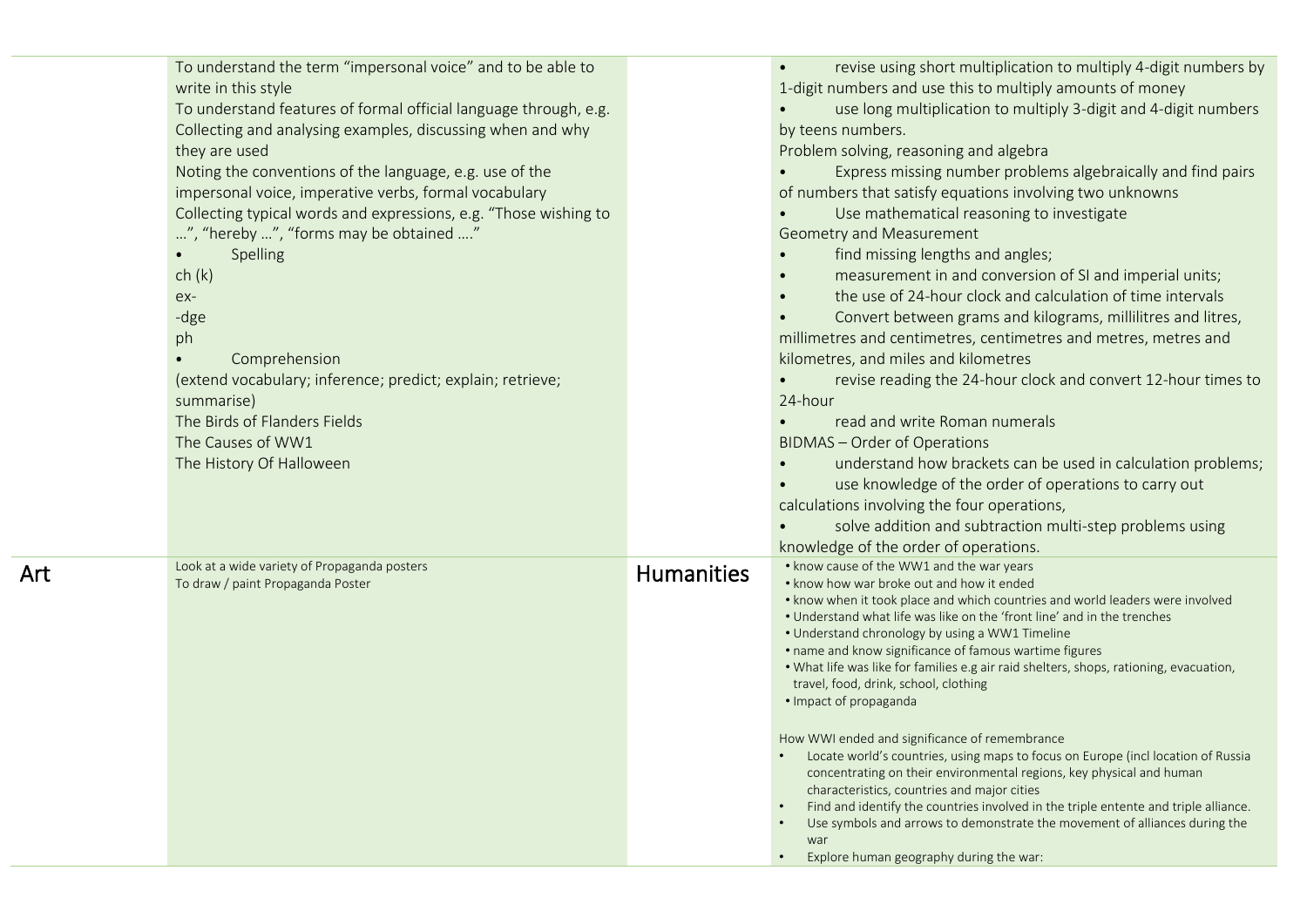| Relationships<br>and Health            | benefits/risks of sun exposure; how to keep safe from sun damage,<br>sun/heat stroke and reduce the risk of skin cancer<br>facts and science relating to immunisation and vaccinations<br>$\bullet$<br>what is meant by first aid; basic techniques for dealing with<br>$\bullet$<br>common injuries, incl. head injuries (recap on making a 999 call)<br>to understand the effects, risks and laws in relation to drugs<br>$\bullet$<br>about mixed messages in the media about drugs, incl. Alcohol,<br>$\bullet$<br>smoking/vaping<br>about organisations that support people concerning alcohol, tobacco<br>and nicotine or other drug use; people they can talk to if they have<br>concerns                                                                                                                                                                                                                                  | Forest<br>School | land use, trade links, distribution of natural resources<br>User the eight point compass, four and six figure grid references, symbols and keys to<br>build their knowledge of the UK and wider world<br>Story: Wolves Make Rivers - trophic cascade, effects of large mammals on a<br>landscape. Autotroph/heterotroph. Weaving with diverse twigs, boats, small shelters,<br>Catalan tension tray.<br>Pupils identify more flora and fauna, consider needs of fauna and undertake projects for these.<br>Use tools with more confidence, make simple knots.<br>Widen scientific vocabulary and work well as a class team.<br>Children expand their environmental awareness in terms of conservation of the Morden Hall Park.<br>Children taken on leadership roles with Forest school days with younger children |
|----------------------------------------|-----------------------------------------------------------------------------------------------------------------------------------------------------------------------------------------------------------------------------------------------------------------------------------------------------------------------------------------------------------------------------------------------------------------------------------------------------------------------------------------------------------------------------------------------------------------------------------------------------------------------------------------------------------------------------------------------------------------------------------------------------------------------------------------------------------------------------------------------------------------------------------------------------------------------------------|------------------|--------------------------------------------------------------------------------------------------------------------------------------------------------------------------------------------------------------------------------------------------------------------------------------------------------------------------------------------------------------------------------------------------------------------------------------------------------------------------------------------------------------------------------------------------------------------------------------------------------------------------------------------------------------------------------------------------------------------------------------------------------------------------------------------------------------------|
| Design and<br>technology /<br>Woodwork | Wood work projects connected WW 1 in addition to projects derived from pupil<br>interests                                                                                                                                                                                                                                                                                                                                                                                                                                                                                                                                                                                                                                                                                                                                                                                                                                         | Science          | <b>ELECTRICITY</b><br>Know how bulb brightness or volume of a buzzer relates to the number<br>$\bullet$<br>and voltage of cells used.<br>Compare how and give reasons components in a circuit function<br>including bulbs, buzzers and switches.<br>Know the difference between series and parallel circuits.<br>Know how buzzers are used to create sirens.<br>Use recognised symbols when representing circuit diagrams.                                                                                                                                                                                                                                                                                                                                                                                         |
| Religious<br><b>Studies</b>            | <b>CHRISTIANITY (TEACHING &amp; AUTHORITY)</b><br>• Know human beings are believed to be made in the image and likeness of<br>God, to have become sinful and yet to be capable of redemption.<br>Explore where the values are drawn from: the two greatest<br>$\bullet$<br>commandments, the Ten Commandments, and the Sermon on the<br>Mount; they include: courage, forgiveness, peace, selfsacrifice,<br>commitment, love and justice; Christian beliefs about marriage and about<br>death.<br>The life and teachings of Jesus as told in the Gospels: his birth and its meaning;<br>baptism and temptations; disciples, friends and followers; teaching about the<br>Kingdom of God in parables and miracles; the Beatitudes and the two greatest<br>commandments; Holy Week and the Passion Narratives and the Resurrection.<br>Understand how these are closely connected and linked to the beliefs and<br>teachings today. | <b>PE</b>        | <b>SWIMMING</b><br>To develop confidence in the water. To enter and leave the pool safely. Be<br>able to answer questions about pool safety. Swims competently, confidently<br>and proficiently over a distance of at least 20m. Uses the stroke of front<br>crawl effectively. Begin to refine the technique of breaststroke and back<br>stroke. Outcome: To swim a width unaided in recognisable stroke.<br><b>FITNESS</b><br>Fitness Increase and improve in higher intensity, physical activity for<br>sustained periods of time. Apply skills to solve problems, individually and as<br>part of a team. Increase and improve on longevity of physical activity.                                                                                                                                               |